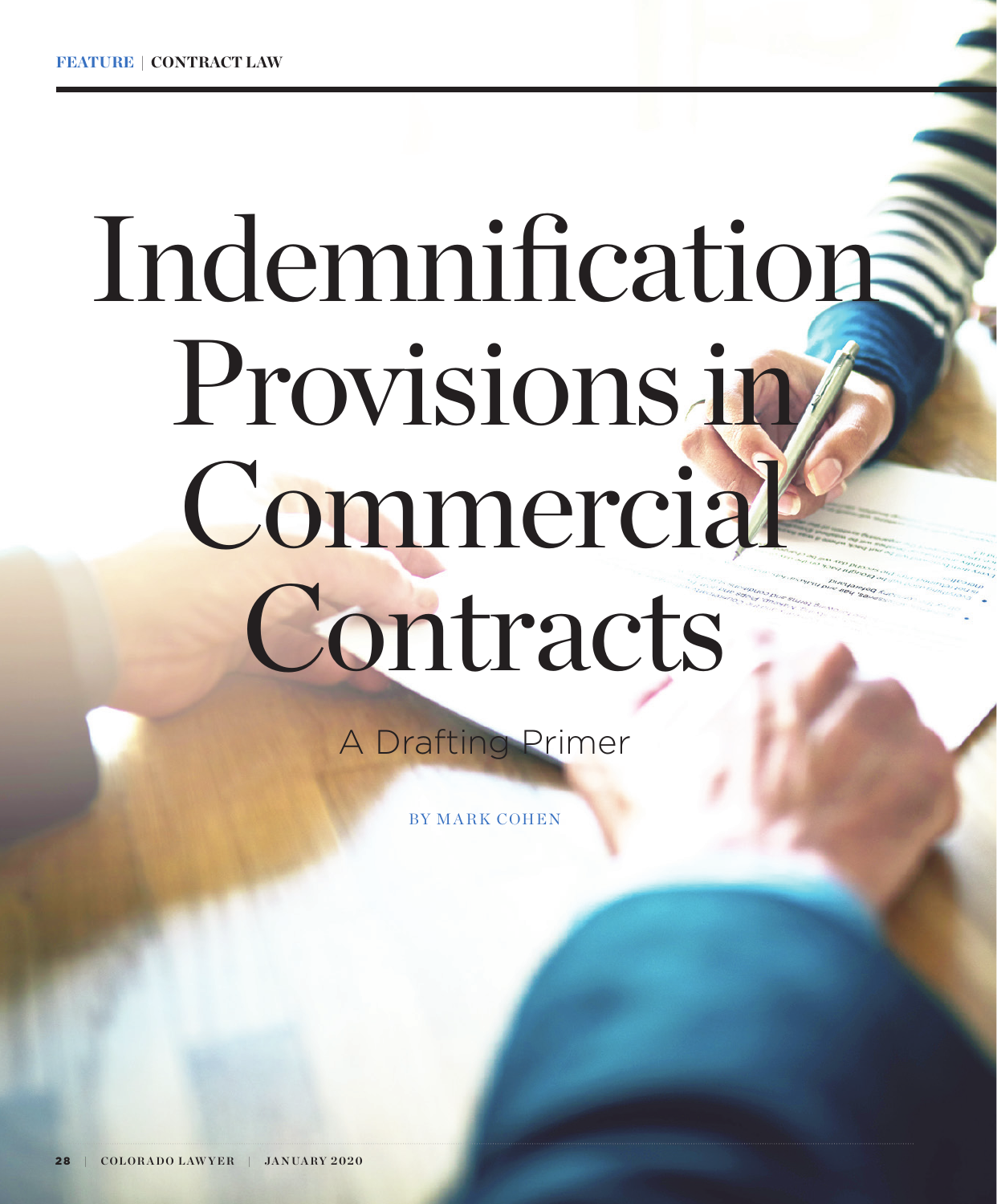*This article offers practitioners guidance on drafting indemnification provisions in commercial contracts.* 

This article provides an overview of Colorado law governing indemnification provisions in commercial contracts and offers drafting guidance. Indemnity provisions in insurance contracts are beyond this article's scope, but law governing indemnification provisions in commercial contracts and offers drafting guidance. Indemnity provisions in insurance contracts are in the insurance context where they provide the best available Colorado authority for a proposition.

#### The Duty to Indemnify

Lawyers use indemnification provisions to allocate inherent risks in transactions. Put simply, indemnification is the right of a party that is legally liable for a loss (the indemnitee) to shift that liability to another party (the indemnitor).<sup>1</sup> The goal is usually to shift responsibility for any damages that occur from the party that is sued to the party that caused the harm. The Colorado Supreme Court has defined an indemnity agreement as "[a]n agreement by one person to hold another person harmless from such loss or damage as may be specified in the agreement."2

#### Third-Party and First-Party Claims

Indemnity provisions traditionally addressed only claims by third parties (third-party claims).<sup>3</sup> However, an indemnity provision may apply to claims between the parties (first-party claims or direct claims) if the provision clearly applies to first-party claims or is written so broadly that a court interprets it that way.<sup>4</sup> This is atypical, and in practice parties often limit indemnification to third-party claims and address liability for first-party claims elsewhere (e.g., the limitation of liability, insurance, and attorney fees provisions).

An indemnity provision should clearly state whether it applies to first-party claims. Poor drafting can cause an unintended result, and this danger is magnified when lawyers cut and paste provisions from other documents. In *Hot Rods, LLC v. Northrop Grumman Systems Corp.*, Northrup sold an environmentally compromised property to Hot Rods.<sup>5</sup> The sales contract addressed environmental indemnity by stating:

Seller hereby agrees to indemnify, defend by legal counsel . . . and hold the Buyer . . . harmless from and against *any*  *claims*, demands, penalties, fees, fines, liability, damages, costs, losses, or other expenses including, without limitation, reasonable environmental consulting fees and reasonable attorney fees arising out of (a) any Environmental Action(s) and/or Remediation involving an environmental condition or liability involving the Real Property caused by an act or omission of Seller . . . . <sup>6</sup> (Emphasis added.)

When Hot Rods subsequently sued Northrop for failing to reimburse its losses from remediation activities, Northrup argued it was not responsible because the agreement covered only third-party claims. The court disagreed, holding that the phrase "any claims" was broad enough to encompass first-party claims.

To eliminate ambiguity, drafters should address the issue directly by including language stating the parties' intent; for example, "This indemnity provision applies only to third-party claims."

#### The Duty to Defend

An indemnity provision may include a duty to defend. A duty to defend, if specified, requires the indemnitor to defend the indemnitee in a legal action. This could be critical because the indemnitee may lack the resources to defend a suit, while the indemnitor may have significant resources. An indemnitee with significant resources sued by a third party may prefer to defend itself and seek reimbursement from the other party for costs and attorney fees after the matter is resolved. Conversely, the indemnitor may prefer to control the defense because the indemnitor will ultimately be liable for any losses the indemnitee suffers.

Although indemnification provisions often include a duty to defend, the duty to defend and the duty to indemnify are separate and distinct.<sup>7</sup> Because the duties are distinct, and because the scope of a party's duty to indemnify may not be known until the dispute is resolved, the duty to defend is more easily triggered than the duty to indemnify.<sup>8</sup> A party may have a duty to defend, but not a duty to indemnify.<sup>9</sup> A party's breach of the duty to defend does not preclude it from contesting its alleged duty to indemnify.10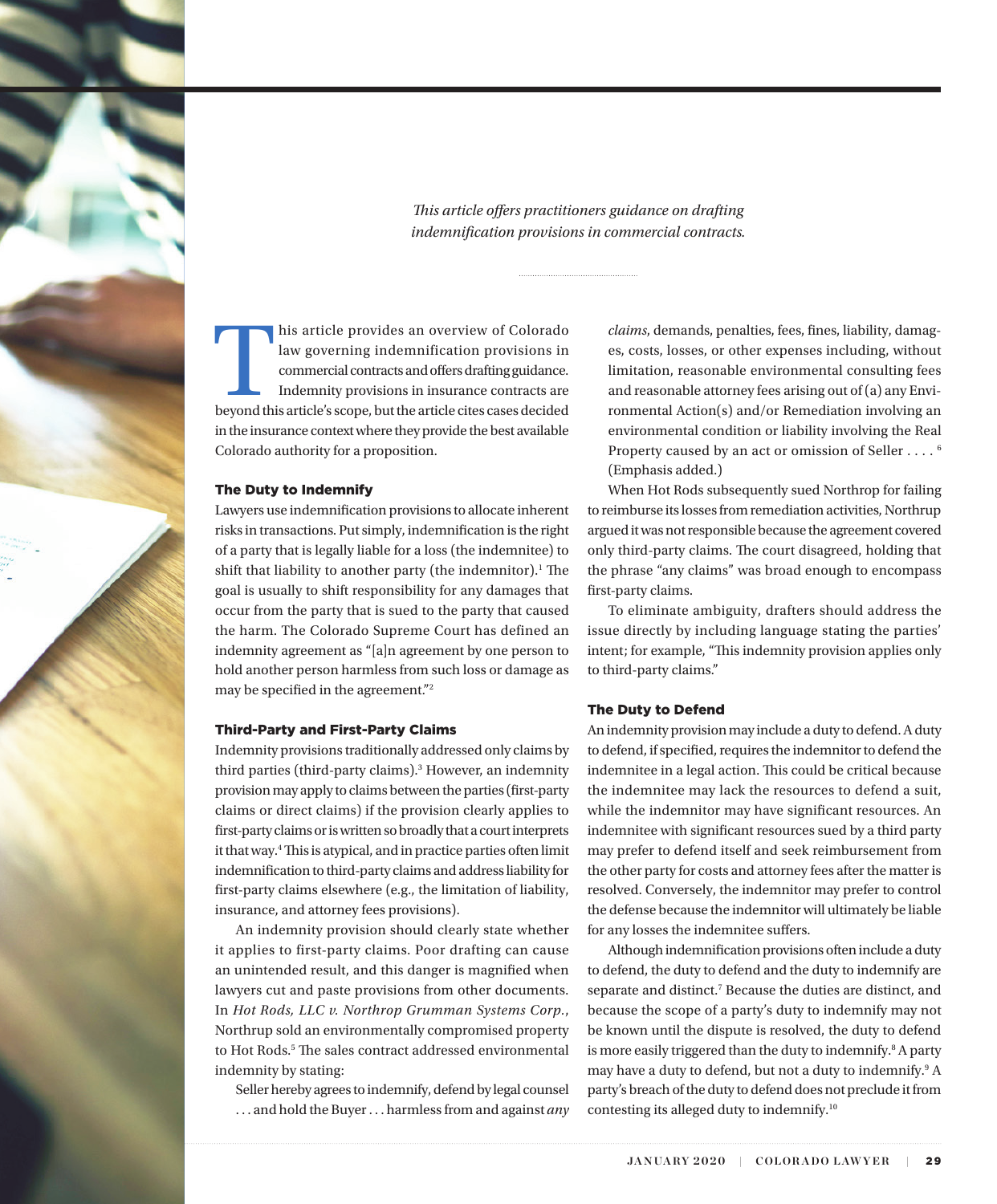When an indemnification provision includes a duty to defend, in the absence of a contrary provision, the indemnitor's duty to defend includes an implicit right to control the defense.<sup>11</sup> This right includes the selection of counsel.<sup>12</sup> Courts have applied these rules even when the duty to defend is contained in a commercial contract rather than an insurance contract.<sup>13</sup>

Although an indemnitor with a duty to defend normally has the right to control the defense, in the absence of a contrary provision, the indemnitor may not have the right to settle third-party claims against the indemnitee without the indemnitee's consent.<sup>14</sup> Lawyers drafting indemnity provisions should address this issue to avoid uncertainty. A lawyer representing an indemnitor charged with a duty to defend should also consider the lawyer's possible ethical obligations to the indemnitee.15

#### "Hold Harmless" Provisions

An indemnity clause sometimes includes a promise by each party to "hold harmless" the other party. Most courts treat the terms "indemnify" and "hold harmless" as synonymous, but some have held the words imply different obligations.<sup>16</sup> The routine inclusion of "hold harmless" has led to litigation over whether the indemnitor must advance defense costs to the indemnitee.17 "Hold harmless" language may also open the door to claims that one party agreed to release the other from responsibility for its own negligence.18

In *Alzado v. Blinder, Robinson & Co.*, the Colorado Supreme Court defined an indemnity agreement as "[a]n agreement by one person to hold another person harmless from such loss or damage as may be specified in the agreement."19 If "indemnify" and "hold harmless" are synonymous, the term "hold harmless" is unnecessary in an indemnity agreement. If they are not synonymous, lawyers who include "hold harmless" without understanding why run the risk of unintended consequences. The better practice is not to include "hold harmless" unless the parties intend it to signify a release from liability.

#### The Scope of the Indemnity Provision

The scope of an indemnity includes (1) the covered events, (2) the covered damages, (3)

# $66$

If 'indemnify' and 'hold harmless' are synonymous, the term 'hold harmless' is unnecessary in an indemnity agreement. If they are not synonymous, lawyers who include 'hold harmless' without understanding why run the risk of unintended consequences.

,,

the identity of the indemnitees, and (4) the required level of connection between the event giving rise to the duty to indemnify and the indemnitee's damages.

#### *The Covered Events*

Does the duty to indemnify arise only from the indemnitor's breach of the agreement, or does it also arise from any act or omission of the indemnitor even if that act or omission is not

a breach? Practitioners should insist on clarity regarding what acts or omissions will trigger the duty to indemnify. Consider a provision such as: "This indemnity provision is not limited to acts or omissions that constitute a breach of this agreement."

#### *The Covered Damages*

It is important to identify what the indemnitor must pay. In some cases, the parties may want broad language, such as, "all damages, losses, liabilities, claims and causes of action of any kind." In other cases, they may want to narrow the scope to particular types of claims; for example, "personal injury and death, real and personal property damage, infringement of intellectual property, breach of confidentiality, and/or violations of the law."

"Losses, liabilities, claims, and causes of action" may not be redundant; each may have a different meaning.20 This may be important because, as a general rule, a cause of action for indemnity does not arise until the liability of the party seeking indemnity results in his or her damage, either through payment of a sum clearly owed or through the injured party's obtaining an enforceable judgment.<sup>21</sup>

#### *The Identity of the Indemnitees*

Some indemnity provisions require the indemnitor to indemnify the other party, but the intent is often to also indemnify the other party's affiliates, for example, shareholders, officers, directors, employees, or agents. Attorneys should draft this provision clearly; for example: "Where this indemnity provision imposes a duty on a party to indemnify and defend the other party, those duties extend to the other party's affiliates, including its shareholders, officers, directors, employees, and agents." If there are third-party beneficiaries to the contract, the contract should address whether they also receive the benefit of the indemnity provision.

#### *The Required Degree of Connection*

Some indemnity provisions may contain broad language establishing a duty to indemnity the other party for all damages "related to" or "arising from" the agreement. Others may be narrower and establish a duty to indemnify only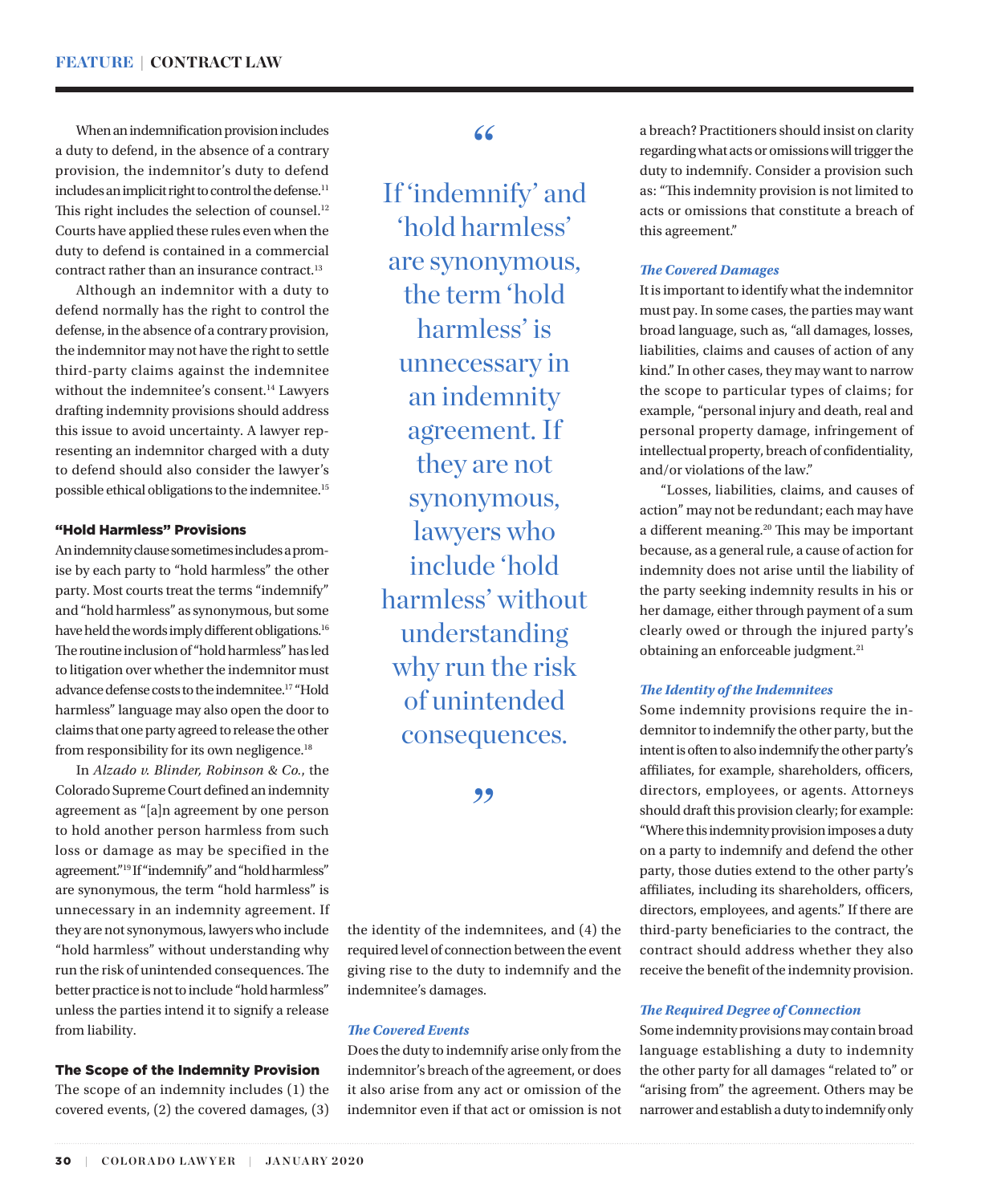for damages "caused by" or "resulting from" the indemnitor's acts or omissions. Generally, the indemnitee wants broad language, while the indemnitor wants narrow language that excludes damages unrelated to the indemnitor's acts or omissions.

## When the Indemnitee is Negligent

In Colorado, indemnification between tortfeasors is allowed only when there is a preexisting legal relationship between them or a duty imposed by law upon one of the tortfeasors to hold the other harmless for the injuries.22 The general rule is that indemnity agreements that purport to indemnify for the negligent conduct of an indemnitee must be strictly construed, but courts have begun to relax this rule, and it is not necessary that an indemnification provision specifically refer to a party's negligence.<sup>23</sup>

Lawyers drafting indemnity provisions in construction contracts should be aware of CRS § 13-21-111.5(6)(b), which places limits on when a contract may purport to release an indemnitee for its own negligence. It provides that, except in certain circumstances,

any provision in a construction agreement that requires a person to indemnify, insure, or defend in litigation another person against liability for damage arising out of death or bodily injury to persons or damage to property caused by the negligence or fault of the indemnitee or any third party under the control or supervision of the indemnitee is void as against public policy and unenforceable.

An indemnity provision purporting to relieve a party of responsibility for its intentional torts or willful wrongs violates public policy and is void.24 In some jurisdictions indemnity provisions purporting to relieve a party from responsibility from its gross negligence also violate public policy.25 The law in Colorado is not clear. In *B & B Livery, Inc. v. Riehl*, <sup>26</sup> a horseback rider suffered injuries when she fell from a rented horse. The Colorado Supreme Court, relying on a statute governing equine activities, upheld the validity of a general release agreement, concluding it unambiguously showed the parties' intent to extinguish the defendant's liability for negligent "

The general rule is that indemnity agreements that purport to indemnify for the negligent conduct of an indemnitee must be strictly construed, but courts have begun to relax this rule, and it is not necessary that an indemnification provision specifically refer to a party's negligence.

,,

injuries to a rider, but remanded the case for further proceedings on the rider's willful and wanton/gross negligence claims.

### Indemnity Agreements and Attorney Fees

A duty to indemnify applicable to only third-party claims cannot provide the basis for attorney fees in a suit between the parties.<sup>27</sup>

# The Relationship Between Indemnity Provisions and Limitations on Liability

An indemnity provision must not conflict with other contract provisions, particularly liability limitations. An indemnity provision imposing a duty on one party to indemnify loses much of its value if a court concludes that the duty to indemnify is limited by a cap on damages elsewhere in the agreement. The best practice is to make clear that limitations on damages do not apply to the parties' indemnity obligations. An indemnity agreement is subject to the same rules of construction governing contracts generally.28 Courts should interpret a contract "in its entirety with the end in view of seeking to harmonize and to give effect to all provisions so that none will be rendered meaningless."<sup>29</sup> Drafters who fail to make clear that damage caps do not apply to indemnity obligations run the risk that a court will construe the agreement as it is written.

#### Conclusion

Indemnity provisions are a useful tool for allocating risk in commercial contracts; however, lawyers drafting them should understand the different duties often included in such provisions and be alert to how seemingly minor changes in language may impact the parties' rights and obligations.



**Mark Cohen** has practiced law for 36 years in the areas of business and real estate transactions and litigation, mountain real estate, and corporate veil issues. He also serves as a legal

advisor to TermScout, a Denver company that reviews and rates contracts in multiple industries to facilitate healthy commercial transactions. The author thanks recent law graduates Rebecca McCreary and Erica Anderson for their help in researching this article and the TermScout lawyers for their valuable feedback—mark@ cohenslaw.com.

**Coordinating Editor:** Mark Cohen, mark@ cohenslaw.com